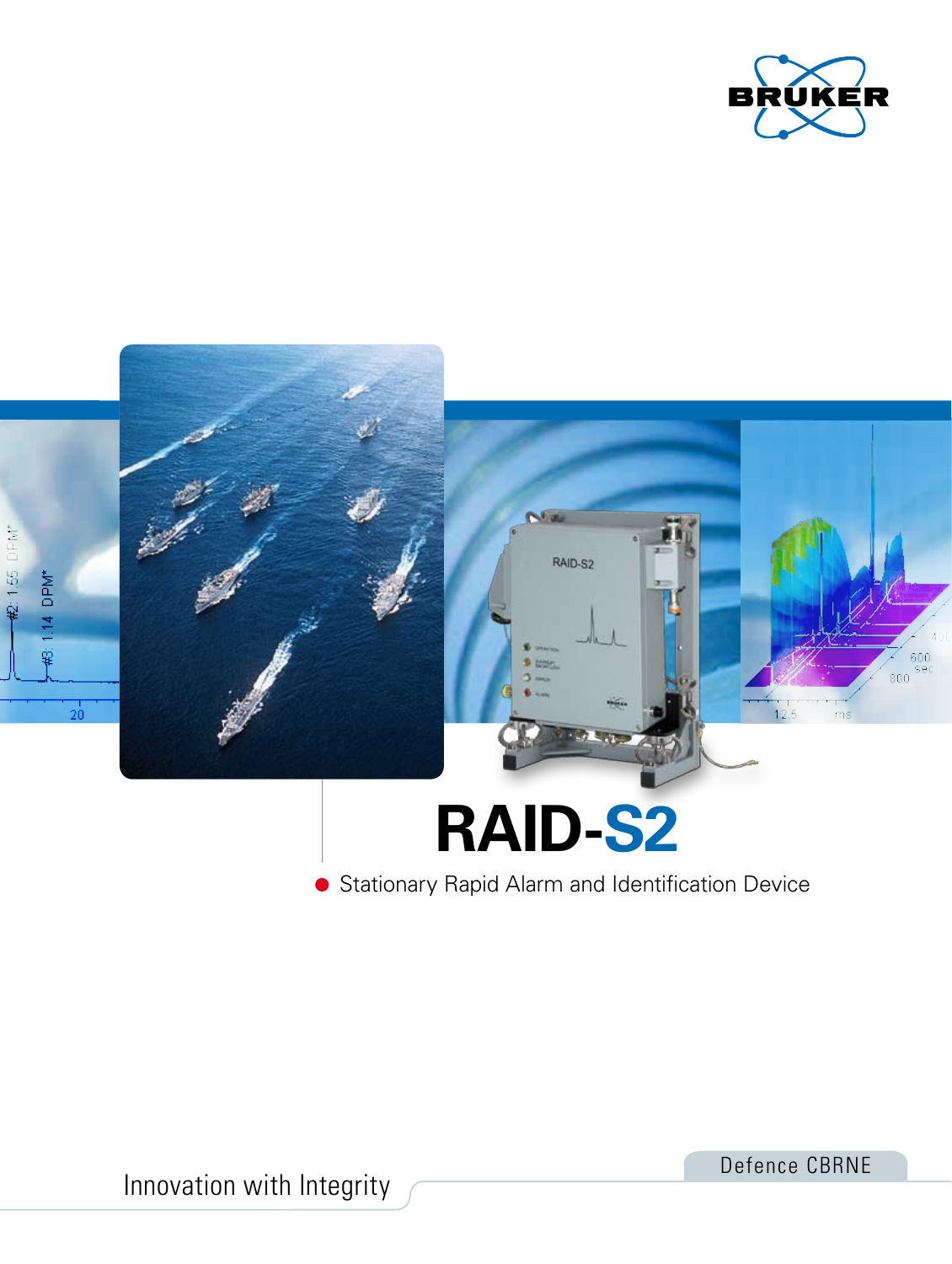# **General Specification**

#### **Proved IMS technology**

The RAID-S2 is a gas trace detector for the detection of chemical warfare agents (CWA) and toxic industrial chemicals (TIC). It is based on proven ion mobility spectrometry technology. The RAID-S2 is specifically designed for long-term operations in a 24/7 environment with maintenance required only approx. once a year (depending on operation hours). Due to automatic polarity switching, the RAID-S2 continuously detects and identifies all relevant chemical warfare agents. The built-in microprocessor evaluates the recorded ion mobility spectra. The identified agents and State-of-the-art quick connect sampling calculated concentrations can be shown at the remote control unit or via the NC monitoring software. Sophisticated detection algorithms and the new ammonia based dopant significantly reduce interferences.

# **Long term operation and different libraries**

The device can be operated with two different libraries for the detection of CWA or TIC. Both applications provide protection against overloading. All applications can be used under field conditions as well as on vehicles, ships and in shelters and without interference. The RAID-S2 has been designed for low consumption of consumables, e.g. filter and dopant. This can easily be exchanged at low maintenance level. The instrument is specially designed for long-term operations and can be used under various environmental conditions. The instrument can either be operated stand alone or it can be integrated into a network containing several instruments. The data set of the RAID-S2 is not limited to chemicals listed in the specification. Both data sets are not limited to the implemented CWA and TIC as specified. New data of hazardous compounds can easily be downloaded once recorded and evaluated via special software (XIMS NT). Non-toxic simulants,

suitable for training even under battlefield conditions are already implemented in the data sets.

#### **Key features**

- **High interference rejection**
- Radioactive source (Ni-63) with a considerable low activity of <100 MBq
- **Ethernet and RS422 interface**
- **Ruggedized design**
- **Maintenance at operator level, easy** exchangeable filters
- Heated gas inlet for improved measuring performance
- probe tubes
- Operation possible via NC Monitoring software

#### **Accessories**

Various accessories are available for the RAID-S2. Depending on the application the instrument can be used with a Remote Control Unit and different types of sampling probe systems.

### **Typical applications**

- Detection of CWA onboard of vehicles. ships or airplanes while on motion
- **Long term monitoring of ambient air for** the presence of hazardous compounds in shelters or bunkers
- **Integration into naval and military moni**toring applications
- **Monitoring of ambient outside air or** air filtered by the NBC protection filters (break-through surveillance) for naval, vehicle or shelter applications



Remote control unit with ethernet communication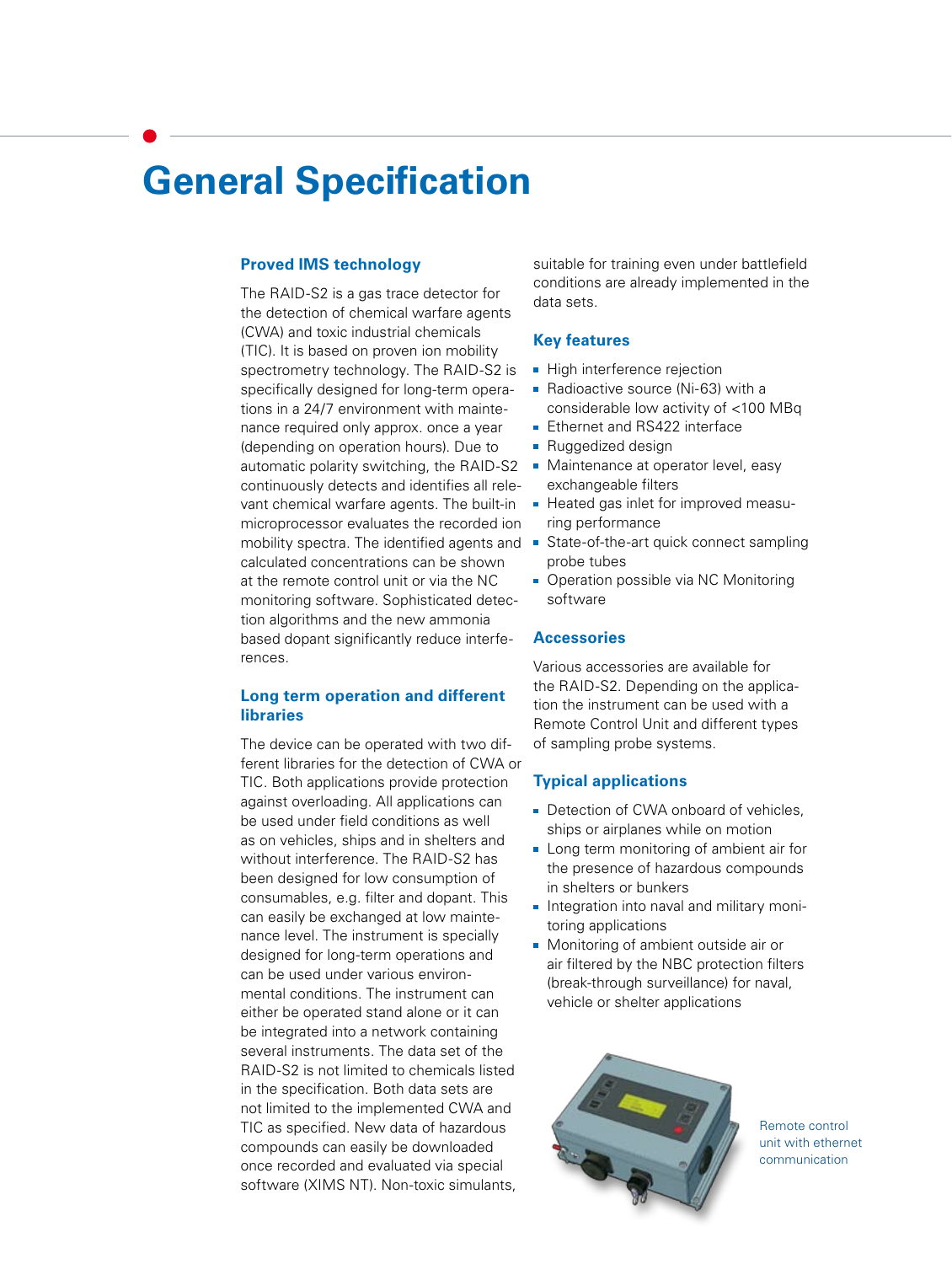# **• Filter Monitoring**







RAID-S2 will be installed at the Fox vehicle for filter monitoring

# **Filter monitoring**

In stationary facilities such as shelters, bunkers or within shipboard or vehicle chemical detection systems, the release of hazardous gas into the environment or the contamination of the interior can be prevented using NBC filter systems. For the protection of personnel, the filter function and the quality of both outdoor and filtered air should be monitored. This can be done with a RAID-S2 installed close to the NBC filter. It checks the passing air stream at two sampling points.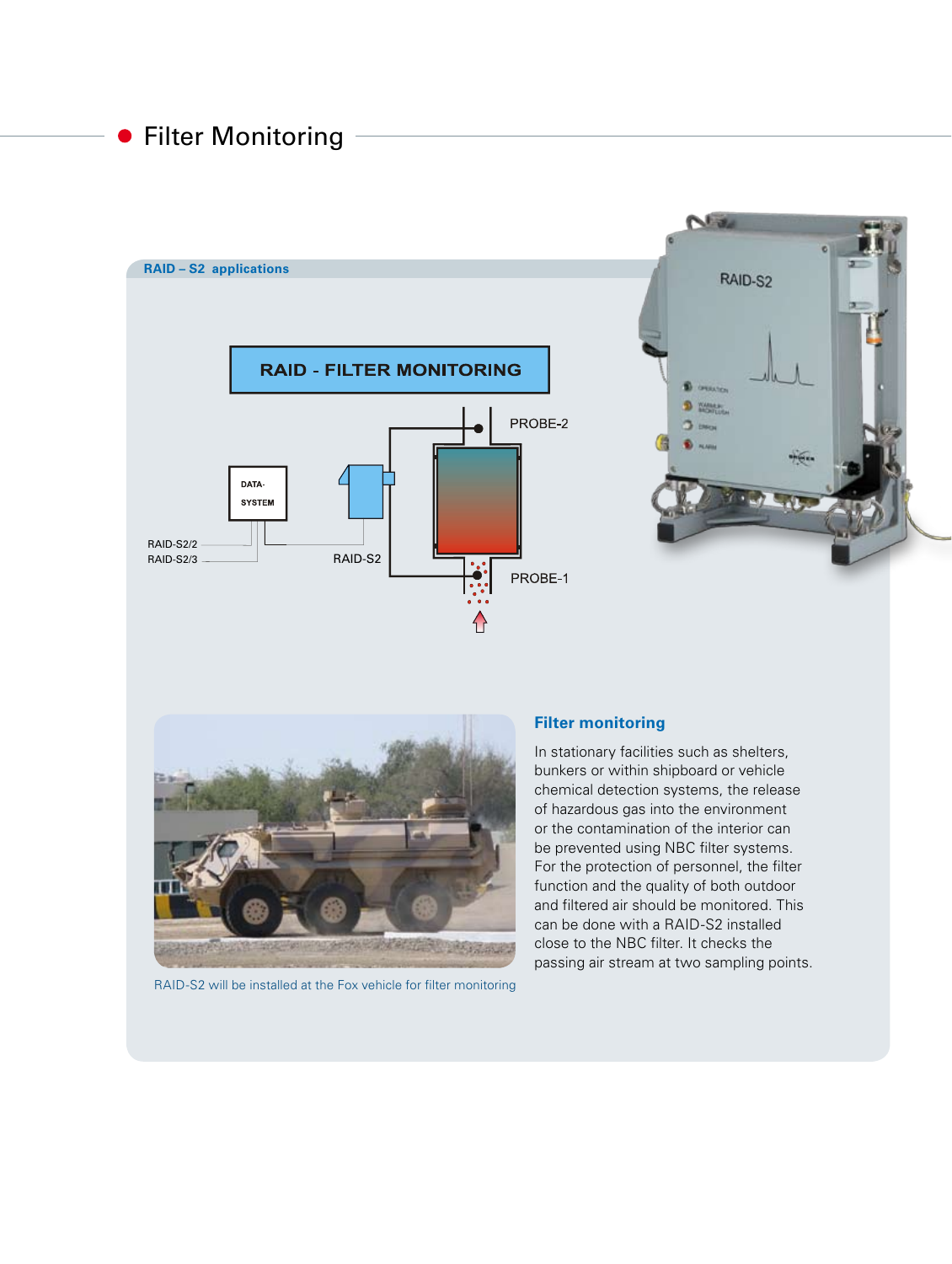# Shipboard Nuclear and Chemical Detection Systems

As part of shipboard detection systems, the RAID-S2 and other Bruker components can be integrated into complete CBRN detection networks.

# **Shipboard chemical detection systems (SCDS)**

For ship borne use, the following configurations are available:

- RAID detectors as stand-alone devices
- RAID detectors with up to 5 remote control units (Ethernet)
- **Several stationary RAID detectors** with data system and NC Monitoring software

The instruments can be installed inboard the ship citadels, or near NBC filter stations if filter monitoring is required. The integration of hand-held ion mobility spectrometers (RAID-M 100, RAID-XP) is also possible.

## **Nuclear and chemical detection systems (NCDS)**

The Radiation meter SVG2 upgrades the C-detection system to a Nuclear and Chemical Detection System (NCDS). All NCDS components are monitored by the NC Monitoring software. Furthermore the instruments can be integrated into a shipboard control and managing system on any type of ship.



NC detection system operating on submarines such as the U31



RAID-S instruments are operating on board of the German Coast Guard Ship "Neuwerk"

# **RAID-series product line**

#### **RAID-XP** Innovative mobile nuclear and chemical detector





**RAID-AFM (NC version)** Automated Facility Monitor for critical infrastructure protection

**RAID-M 100** Hand-held chemical agent monitor

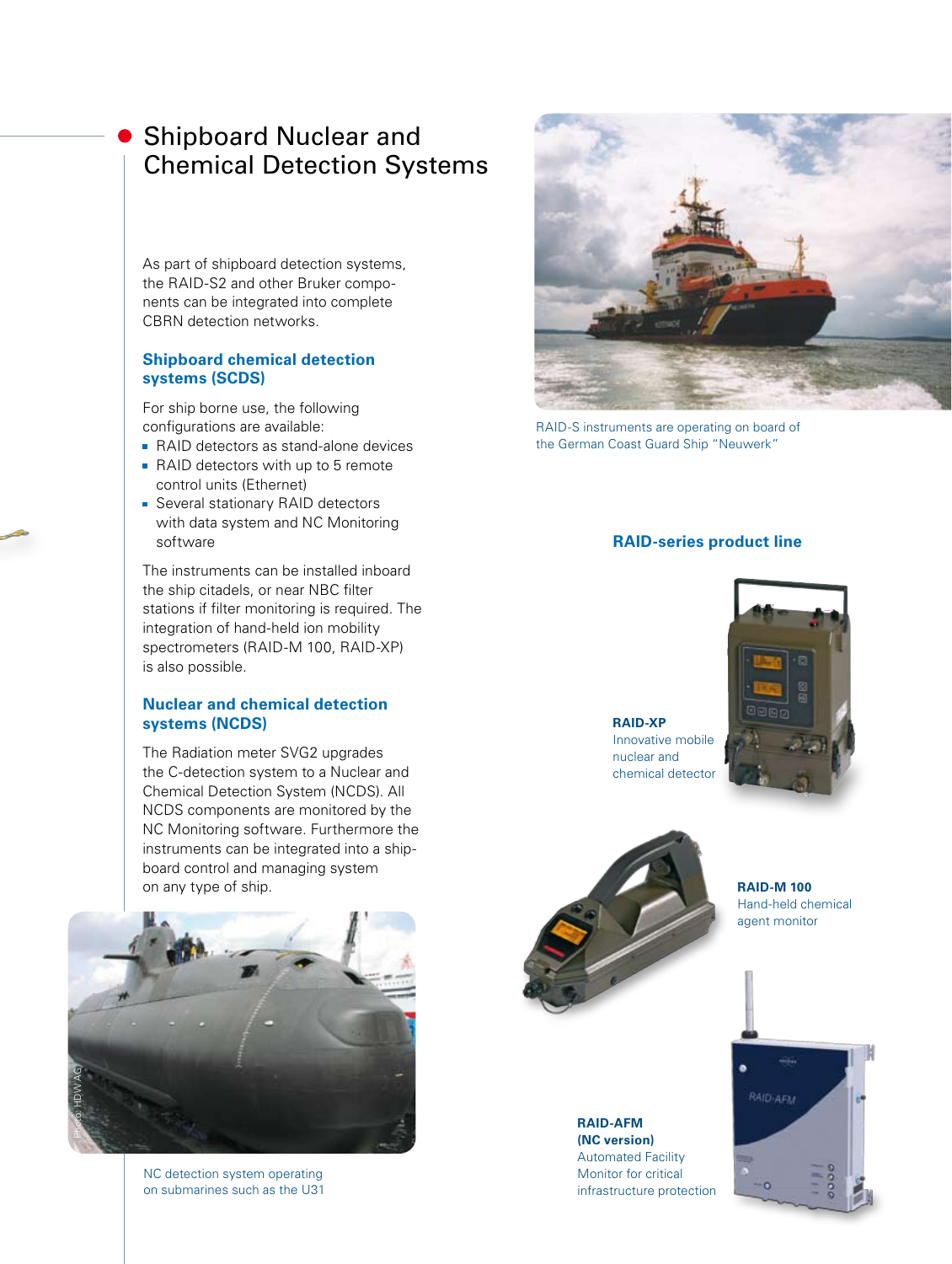# New Generation of NC Monitoring Software

The improved version of the NC Monitoring Software allows several RAID (Rapid Alarm Identification Device) gas trace detectors and Bruker SVG2 radiation meters to be integrated in an operational monitoring system.

Features of the NC Monitoring System:

- Remote control of RAID and SVG2 devices via standard serial interfaces
- Display of the detector states in various views, depending on the field of application
- **Long time monitoring and,** simultaneously, data recording of all instruments
- Configurable summary reports, using the collected device data
- Visual and acoustic alarm information
- $\blacksquare$  Integration into other monitoring systems via software interface
- **Support of English and German user** interface languages
- **Integrated support documentation**



Monitoring system consisting of different RAID-instruments and one SVG2

#### **Our product line for chemical, biological, radiological and nuclear detection**

| <b>Nuclear &amp; Radiation Detection</b>                     | <b>SVG 2</b> The new generation of nuclear radiation detectors                                  |
|--------------------------------------------------------------|-------------------------------------------------------------------------------------------------|
|                                                              | <b>RAID-XP, RAID-AFM (NC version)</b> Innovative and flexible instruments for NC detection      |
| <b>Biological Agent Detection</b>                            | <b>VeroTect</b> Real-time generic biodetector                                                   |
|                                                              | <b>pTD</b> Automated on-site detection of toxins                                                |
|                                                              | <b>M-BL</b> Automated on-site detection of bacterial and viral pathogens                        |
|                                                              | <b>MALDI Biotyper</b> Software tool for reliable identification of unknown microorganisms (BWA) |
| <b>Chemical Warfare Agent</b><br><b>Detection</b>            | <b>MM 2</b> Mobile Mass Spectrometer for reconnaissance vehicles                                |
|                                                              | <b>RAID series</b> Rapid Alarm and Identification Devices based on proven IMS technology        |
|                                                              | <b>RAPID</b> FT-IR Stand-off detector for atmospheric pollutants                                |
| <b>Personal Chemical Agent</b><br><b>Detector</b>            | <b>µRAID</b> The compact, flexible and reliable personal detector                               |
| <b>Chemical Emergencies &amp;</b><br><b>Demilitarisation</b> | <b>E<sup>2</sup>M</b> Enhanced Environmental Mass Spectrometer for mobile on-site analysis      |
|                                                              | <b>Mobile-IR</b> Portable FT-IR Spectrometer                                                    |
|                                                              | <b>NIGAS</b> System for non-invasive identification of explosives and CWA                       |